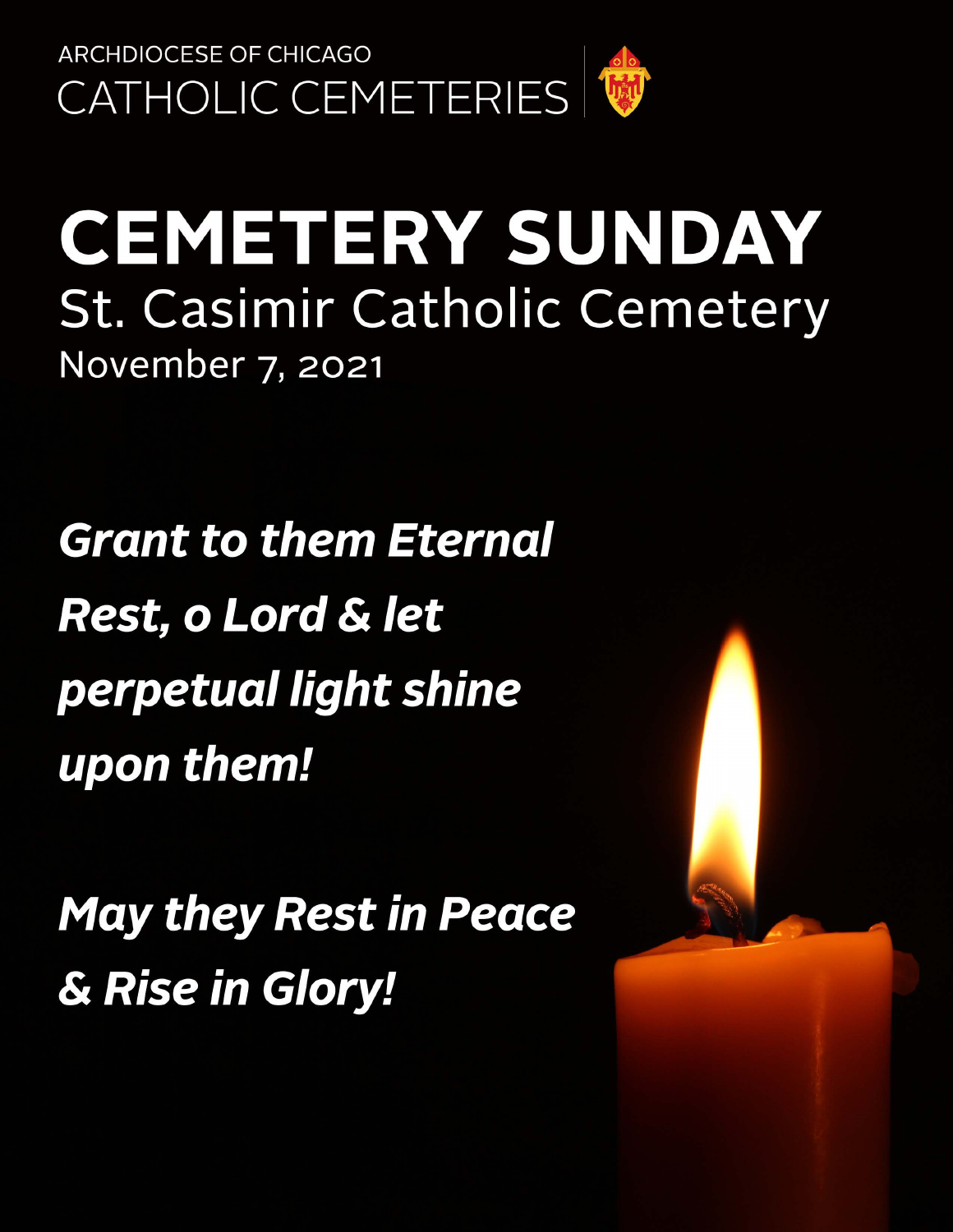O God, glory of the faithful and life of the just, by the Death and Resurrection of whose Son we have been redeemed, look mercifully on your departed servants, that, just as they professed the mystery of the resurrection, so they may merit to receive the joys of eternal happiness.

Through our Lord Jesus Christ, your Son, who lives and reigns with you in the unity of the Holy Spirit, one God, for ever and ever.

Amen.

- Collect of the Mass for the Feast of All Souls

Hear our Prayers for all who have died and are buried in our Catholic Cemeteries, especially those recently interred from October 15, 2020 to October 15, 2021.

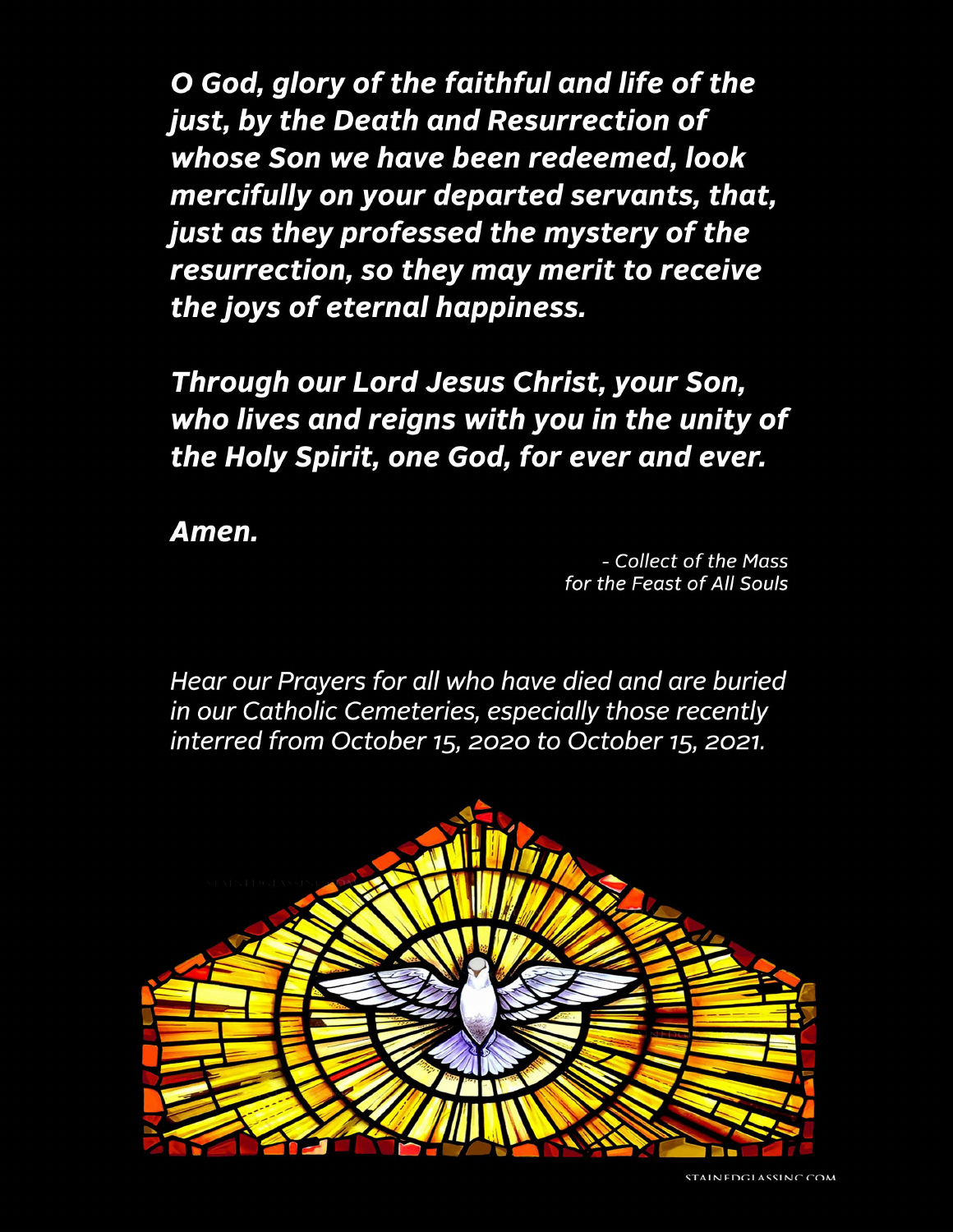† FLORENTINO AGUILAR † MARIA CATALINA AGUILAR † JOSE SR AGUILERA † JOSEPHINE AKSTINS † DEIMANTAS ALEKSONIS † RAYMOND ALIS † JUSTINE M. ALMON † ALGIS L. ANCEVICIUS † ANTHONY J. ANTONAITIS † WSBALDO ARBELO † PATRICIA ARNASHUS † JUAN ARRELLANO LEON † FRED ARTEREE † JOSE L. ASTELLO-CASTILLO † JOSEPH AUSKALNIS † EVA A. AVALOS † ANTONIO A. AVINA † ROBERT D. BALTIERRES † MARIA G. BARAJAS † RAYMOND BARNES JR. † ROSEMARY G. BARTKUS † HELEN BEJGER † WILLIAM S BERGIN † GENEVIEVE BIESCHKE † GLORIA BLOORE † JUANA BONILLA SALGADO † DIANE BOYKO † IRENE BRIZGYS † GREGORY A. BROWN † RUTH (BIRUTE) BUCHAS † VITA N. BULIKA † GARY M. BURTON † RODOLFO CABALLERO † MELVIN ORLANDO AJTUN CALDERON † JOHN D. CAMPBELL † EDULIO CANO † DOLORES M. CARLSON † ERIK CASTANEDA † MANUEL DE JESUS CASTILLO † NORMA CASTILLO † LUIS D. CEDENO-URQUIZA † REGINA CEMARKA † FRANCIS CEPLAWSKES † JOSE D. CERVANTES † GUADALUPE CERVANTES BARRERA

 † LUIS J. AGUILAR † RENE AGUILAR † VLADZE AIDUKIENE † ERASTO ALCAUTER † CURTIS ALEXANDER † NATALIA ALMARAZ † MARIA AMBROZAITIS † GENOVAITE ANKUS † GABRIEL ANTUNEZ † JOEL ARELLANO JR. † DAVID ARREGUIN FLORES † ROBERTO ARREOLA † RUTH (BIRUTE) ASA † WALTER ATKENSON † RITA E. AUZ † MARIA ELENA AVILA † LORETTA BALSEWICH † GLENNIS ANN BANKS † MATTHEW M. BARHAM † MARIBEL BARRERA † MARIJA BARZDA † EDWARD J. BENJAMIN † ADELA V. BERNDT † VIKTORAS BILAISIS † VIRGINIA K BOHABOY † DANUTE BORGOGNI † FRANCES T. BRAY † ROBERT ALLEN BROOKS † HARRIETTE M. BROWN † MARGARET JEAN BUCKHALTER † STEFA BUROKAS † PAMELA BUSCH † CATALINA CAHUE † CANDELARIA CAMORLINGA † JUSTINO CAMPOS-ORTIZ † CARLOS M. CARBAJAL † MARIA C. CASAS † PATRICIA A. CASTANEDA † MONICA CASTILLO † SAUL CATALAN † MARICELA CEDILLO † ONA CEPELE † ESMERALDA ANAHI CERVANTES

- † MARIA CERVANTES
- † JOSE GERARDO CERVANTES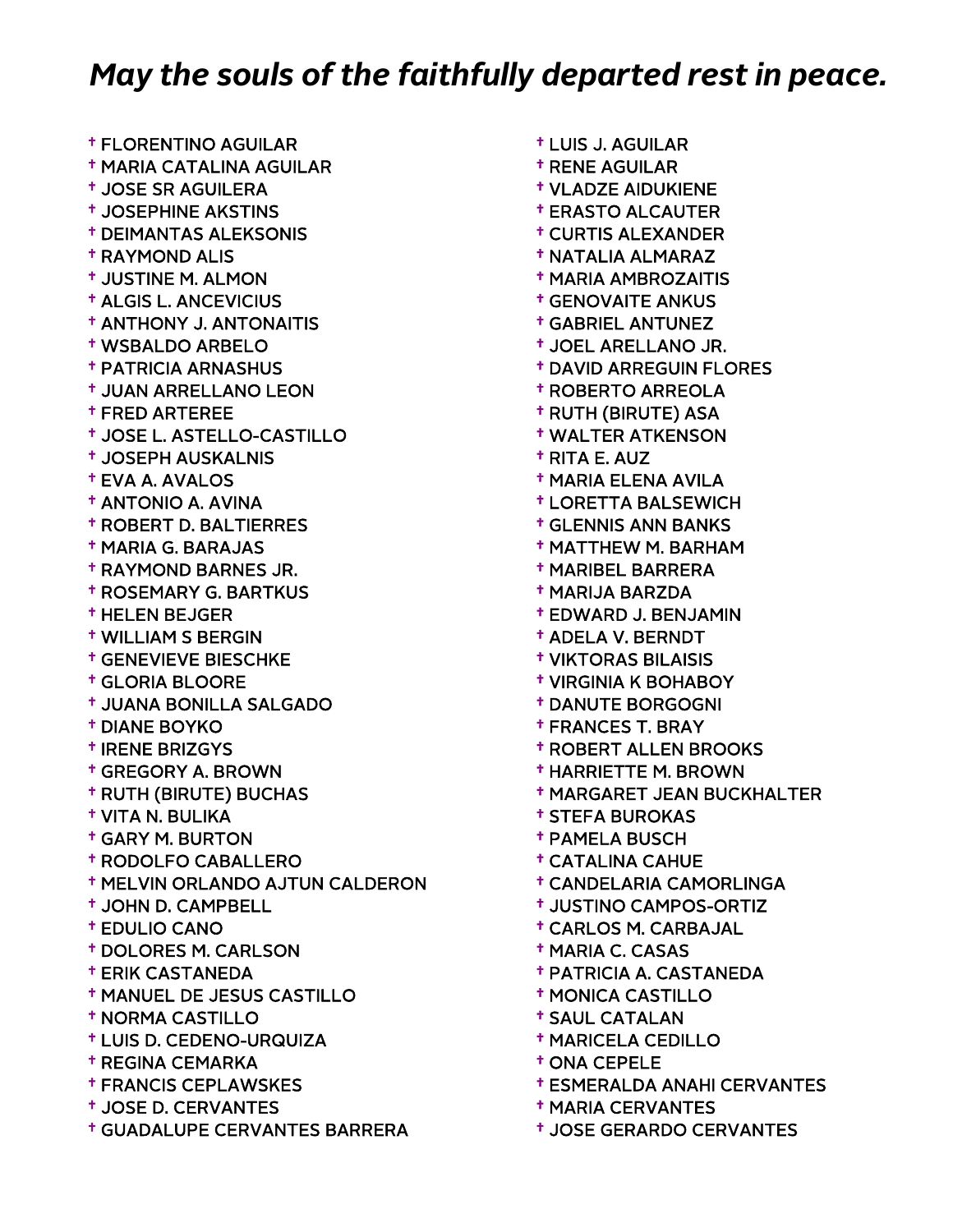† ARLENE J CESARIO † ANTHONY J. CHAPLICK † GONZALO CHAVEZ † ANNA M. CHICKERILLO † FRANCISCA LEONOR CISNEROS † LENORA CONLEY † BARBARA A. CORTEZ † JUDY CROSS † HECTOR CRUZ MARCIAL † ROBERT CUSHINBERRY † EMILIA CZEMPINSKA † FLORENCE DANGELO † ALEJO DELA CRUZ † MARIA DERENCIUS † IGNACIO DIAZ CALDERON † ARACELI DIEGO † LUTHER W DILLARD, SR. † MAE DOLJANIN † JAMES DUDLICEK † EDUARDO DURAN † ISMAEL ELIAS † ALBERTO ESCOBAR † ROBERT C EVERETT † MARIA I. FERNANDEZ † GILBERTO FERNANDEZ RAMIREZ † ROBERT E. FISHER † WILLIE FLEMMING † GAMALIEL FLORES † IEASHIA FORD † JOSE L FRANCO † DIANE MARY FRITZ † HELEN GAKING † AGIMANTAS GALINIS † BARBARA A. GALVIN † EDWIN GARCIA † ROBERTO GARCIA † DORIS GASTON † MARGARETHA GAUSAS † MARY ANNA GERCIUS † AGNES GEST † ANTHONY F. GLEIZNIS † ALVARO LAURO GOMEZ GARZA † MARIA GONZALEZ † PRIMITIVO GONZALEZ † ALDONA GRINIUS

 † RICHARD E. CESARIO SR. † LILLIAN CHARLES † JUAN CHAVEZ † STANISLAW CHMURA † GERARDO COLLAZO † MARIA CONTRERAS † JEFFREY C. COTHRAN † REMIGIO CRUZ † FRAN T. CURLEY † ANGEL CUSTODIO SALMERON † SIGITA DAMASIUS † PHYLLIS DANTA † PEDRO DELGADO † ERNESTO DIAZ † ALMA ROSA DIAZ CARRILLO † DOROTHY L DILLARD † GUSTAVO DIRZO CAMARILLO † MARIAN T DUDKO † PORFIRIO DUENAS ROSALES † PATRICIA A. EHARDT † MARGARET ELIZALDE † MANUEL ESPARZA † JANICE E. FANELLI † RAFAEL FERNANDEZ † INOCENCIO FERNANDEZ ROMAN † LYN FITZGERALD † DANIEL FERNANDO FLORENTINO † JOANN FOLLKIE † PORSCHE FORD † MANUEL FRANCO † IRENE H. GAIGALAS † ADELE GALINAITIS † ELEANOR H. GALMAN † ADELA GAMEZ † GUADALUPE GARCIA † ESPERANZA GARZA † JANET GAUCHAS † JOSEPH GEDRAITIS † EDMUND GERULES † ELEANORA GIECUS † VICTORIA GOLUSZEK † CARLOS GONZALEZ † NOE GONZALEZ

- † HENRY A. GORDON
- † LEONARD A. GRISKELL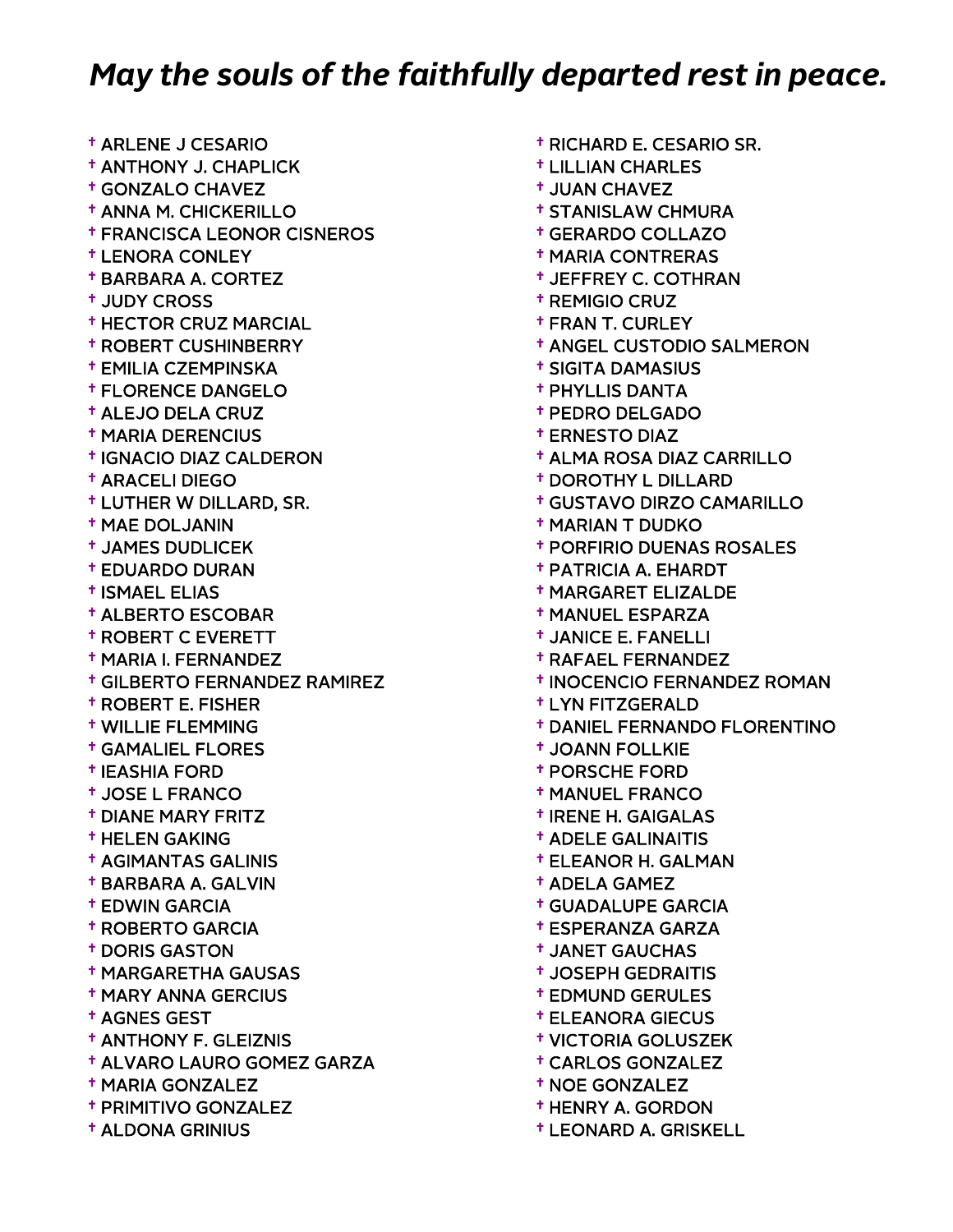† JOANA GRYBAUSKAS † DANIEL M. GUDZIUNAS † RAYMOND GURINSKAS † JACQUELYN A HARRISON † RITA PATRICIA HAXEL † LEONE HEITMAN † HORACIO HERNANDEZ † EUGENIA HESS † REGINA S. HOBSON † JAMES HOSS † DOLORES M HUSHKA † JULIA G. ISLAS † KATIE JACOX † RENE JAIME-SAUCEDO † KESTUTIS JECIUS † EVANGELINA JIMENEZ † MARVEL JOHNSON HINES † CAROL JURASKA † ROBERT KAIRIS † GLORIA KEATHLEY † MARILYN KESSLER † IRENA KINDERIS † DIANA KLEIN † FRANK A. KLUMBIS JR. † BERNADETTE L. KOLINSKI † CLAUDETTE KOLINSKI-DACOSSE † DANIEL G. KONCELSKI † JAMES J. KOZAK † WALTER KRZYZAK † KATHLEEN LABAN † JAMES S. LACK † GLYNIS LAMINA † KAZIMERAS LAUKAITIS † ANGELA LAWLER † LORRAINE A LELUGAS † LILLIAN A. LEOPOLD † VALERIJA LESCINSKAS † GERALDINE LO VERDE † AMBROSIO LOPEZ † NATALIA P. LOPEZ † MARY C. LOWERY † FIDEL ARMANDO LOZANO-IBARRA † MARIAN LUKSHAS † ANTONIO M MACIAS † EDWARD J. MACKEY

 † DANIEL K. GUDZIUNAS † LUIS C. GUERRERO † ANGEL L GUTIERREZ † JOHN ROBERT HARRISON † MERTON E. HEFFRON † RONALD JASON HENNEY † GRACIELA HERNANDEZ MACIAS † JAMES HLAVATY † RONALD HOPKINS † CINTHIA HUFF † MARINA IRIAS SALINAS † MICHAEL IVANOVAS † MILDRED JAGIELLA † JOHN JANKAUSKE † LOIS J. JENSEN † VALERIJA JODWALIS † MIKE M. JUKNIUS † RENATA C. KACANAUSKAS † ANNA MAE KARALAW † CHARLES T. KELPSA † THOMAS KILCOYNE II † DANIEL STEPHEN KLEIN † VACLOVAS KLEIZA † ALDONA KLYGIS † PETER KOLINSKI † HELENE A. KOLOSOV † FRANK KOZAK † HELEN K KRISCIUNAS † MARIJA KUPRYS † CAROLE LACK † INGRACIA LAGUNAS † RACHEL LAROCHE † JOHN LAUREN JR † JOHN J. LEACH † RAFAEL LEON GUZMAN † LILLIAN B. LEPORIS † CORINNE LESSNER † ROBERT J. LO VERDE JR. † MARIA R. LOPEZ † ANN GERALDINE LOVELL † NEVAEH SHEE LOWERY † JILL LUKAS † VICTORIA LUNA FRAIRE † RUTH A. MACIKAS

† CURT MARCEILLE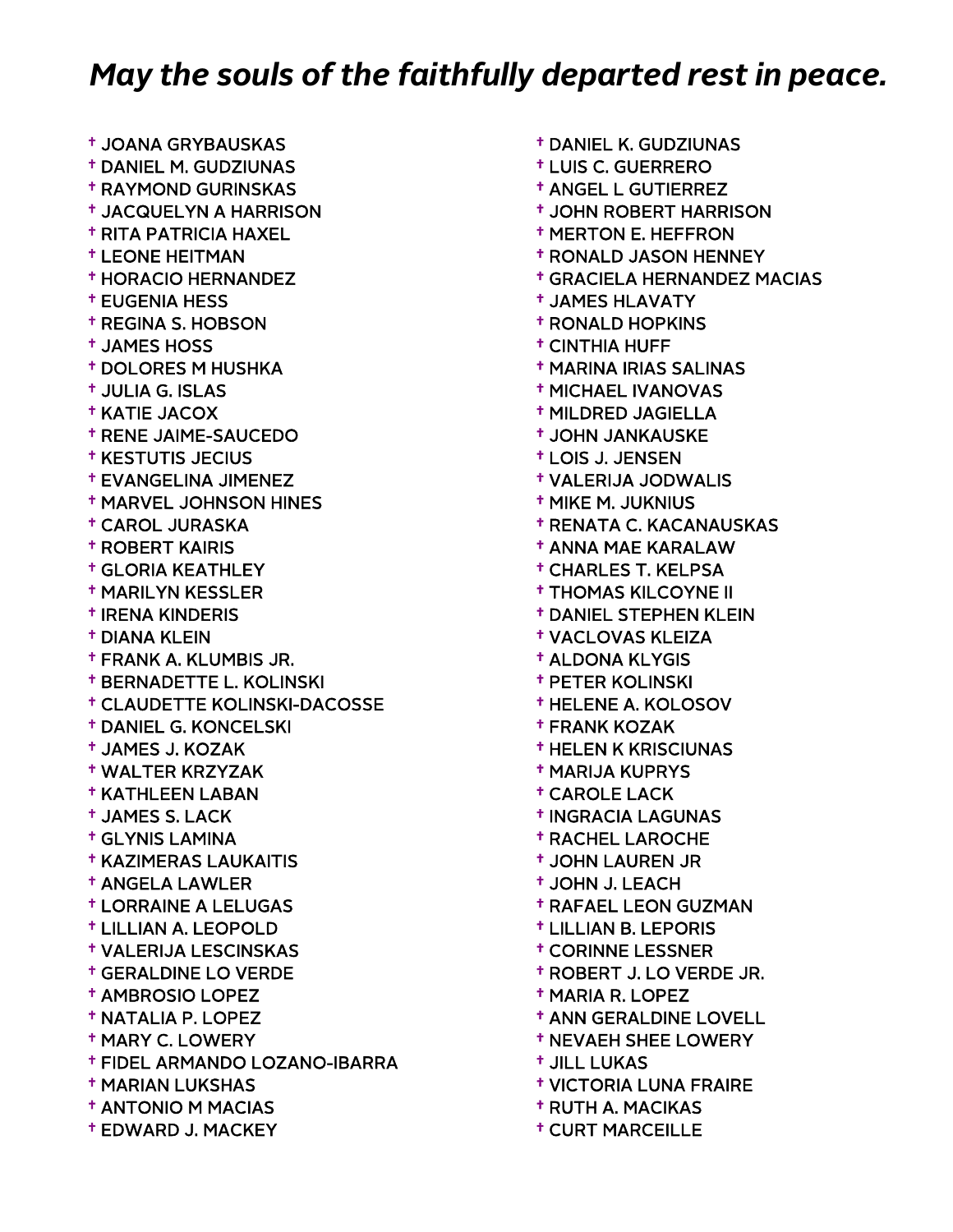† LEROY MARION † WILLIAM JAMES MARKUNAS † JUAN ANTONIO MARTINEZ † MARIA R. MARTINEZ † HELEN MARTINKUS † LAIMA I. MATHEWS † GERALDINE MAYR † DARLENE MCDANIELS † PETRAS R. MEILUS † LEOPOLDO MERCADO † DONALD G. MICHAU † JUOZAS MIKULIS † RITA R. MILLER † ALFRED MONTVILLE † MARTHA MORIS † MIGUEL A. MUNOZ † ALISON M MURPHY † ALDONA NAUDZIUS † HUMBERTO NAVA-MORALES † HARRIET C. NIEMIEC † MARY ANN NORBUT † NANCY NORVILLE † SERGIO OCHOA † JULIA V. OHANESIAN † CLARA OLDS † VERONICA OREJON † CAROL ORTMANN † ADAM B. OSKIELUNAS † REGINA OSTIS † REGINA PANARAS † LAUREL A. PASKUS † MARIA PAULA PEDRAZA † CONSTANCE PETREIKIS † ESTELLE J. PIETRZYK † EDILIA POLANCO ACOSTA † DALE POTTER SR † JUAN M. PRADO † ANTHONY G. PUTIS † BENJAMIN A. QUINTERO JR. † RITA QUIROGA † ELENA RACKAUSKAS † MARGARET M RADVILAS-PEREA † PATRICK RAFFERTY † CHERYL ANN RALSTON † MISAEL RAMIREZ

 † ALDONA MARKEVICIUS † ALBERTO MARQUEZ † LUIS MARTINEZ † FRANCISCO MARTINEZ TORRES † ALDONA MARTIS † MICHELLE MAURISAK † JEANNETTE M. MCCOLLAM † CARL MCNEIL † RICARDA PALAFOX MENDEZ † AGNIETE MEZENCEVIENE † LILLIAN MICKA † RONALD MILES † JUANA ALICIA MOLINA † JOSE MORENO † JAROSLAV L. MULLER † TEISUTIS MURINAS † GARY PATRICK NAGLE † RAYMOND NAUJOKAS † DAVID M. NEVERS † JAIME S. NIEVES † VICTOR NORBUT † THEODORE OBLER JR. † NICOLAS OCHOA GARCIA JR. † SOCORRO OJEDA † MARY J. OLSON † JOSEPH A. OROZCO † SHIRLEY OSHEA † ALGIRD OSTIS † ALDONA PALEKAS † HERMELINDA PARRA † ESTELA PATINO † VALERIA PETKUS † DAVID PHILLIPS † JOHN PILECKIS † RONALD PORCARO † JOSEPHINE POULOS † MONICA A PUISZIS † FELIX QUINONES JIMENEZ † MARTIN R. QUIROGA † VICTOR QUIROZ CORTES † LEO RADVILA † ROBERT P. RADWILL † JOSEPH J. RAKSTIS † ARMANDO RAMIREZ

† CRISPINA RAMOS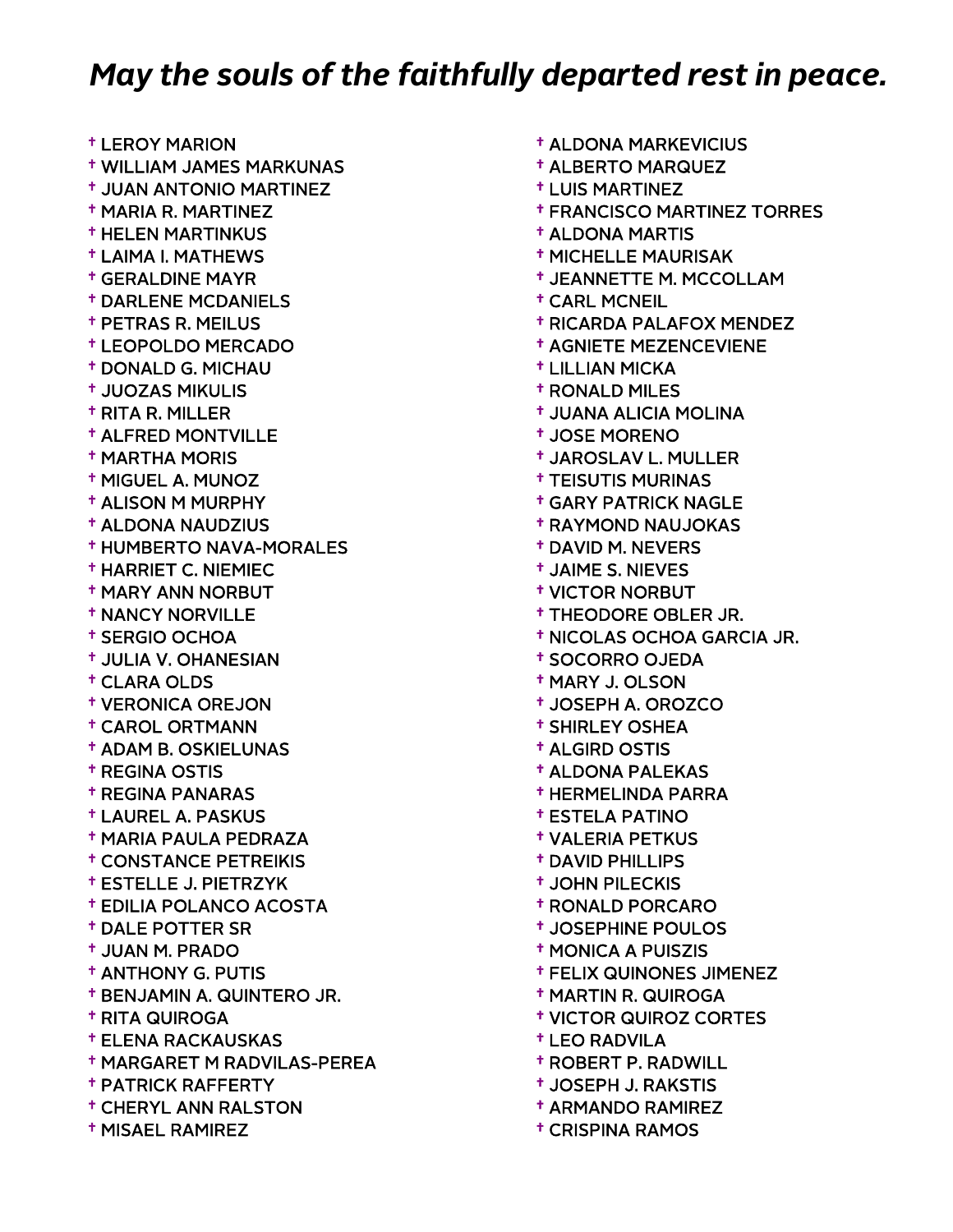† MARY PHILIP SR. RAMOSKA † JAMES PETER RAPPOLD † STEVE M. RAUDONIS † PETRAS K. REMEIKIS † STEVEN C. SR. REMKUS † ERICK REYNA † CAROL ANN RICORDATI † KATHERINE RIMKUS † KAZYS RIPSKIS † ADOLPH J. RIZLERIS † FANNIE ROBINSON † ARNULFO RODARTE † JUANA RODRIGUEZ † SEVERO RODRIGUEZ † JOHN W. ROSE † RICHARD E. ROTHE † JOSE RUIZ † PEDRO RUIZ † AMPARO RUIZ DE DIAZ † ADRIANA RUVALCABA † KATHLEEN M. SAGOTZ † FROYLAN SALAZAR † JUAN SANCHEZ DE LUNA † FELICIANO ANTHONY SANCHEZ JR. † ANTHONY F. SARINANA † MSGR. RICHARD T. SAUDIS † FRANK M. SCAGLIONE † HELEN SCHUIT † ALVIN H. SENF JR. † CASIMIR P SERPETIS † DONALD J. SHEA † ELIZABETH P. SHIMKUS † BEATRICE F SHUMINAS † CARLOS SILVA GARCIA † BERNICE B. SIMBAL † LORETTA M. SIMON † LAWRENCE SKIPPET JR. † FRANK, JR. SLYKAS † PAUL P. SMITH † WILLIAM J. SORICE † MARY D. SPINO † SMITH SR. KATHLEEN † BANDYK SR. LUCILLE ANN † ALBERT SREBALUS † GLORIA STANDISH

 † REFUGIO RANGEL SR. † ALPHONSE R RASKEVICZ † ALEKSANDRA RAZGAITIS † VIKTORIA REMEIKIS † CRISTINA REYES-MORALES † ANTHONY RICHARDSON † SARUNAS RIMAS † MARY ANN RINELLA † ALEJANDRO M RIVERA † STEPHAN A ROBERTS † JOSE PIO ROBLES † HERLINDA RODRIGUEZ † MARIO RODRIGUEZ † ANA ROMAN † HELEN S. ROTHE † DAINA G. RUDAITIS † MARIA CONSUELO RUIZ † ROBERTO RUIZ † EDWARD RUTKOWSKI † SALVADOR RUVALCABA † EDWARD J. SAKALAUSKAS † MARIA SANCHEZ † RIGOBERTO SANCHEZ DOMINGUEZ † JUAN CARLOS SANTANA-MUNOZ † MARY SARPOLIS † MYRTLE SAVICKAS † MICHAEL J. SCHMIDT † CECILIA SCHWER † MARGARET SERELIS-BALINT † RITA SETH † JO ANN SHEA † THERESA SHIMKUS † MECYS SILKAITIS † FRANCES A. SIMANONIS † VYTAUTAS A. SIMKUS † SOPHIE SKARSON † VICTOR SKURAN † DONALD SMITH † MARGARET T SMITZIN † MIRIAM SOUZA † GRIGAS SR. DELPHINE † SIMINAS SR. LORRAINE THERESE

- † BLINSTRUBAS SR.MILDA
- † MARIE JOSEE ST. PREUX
- † EARL E. STAZAK